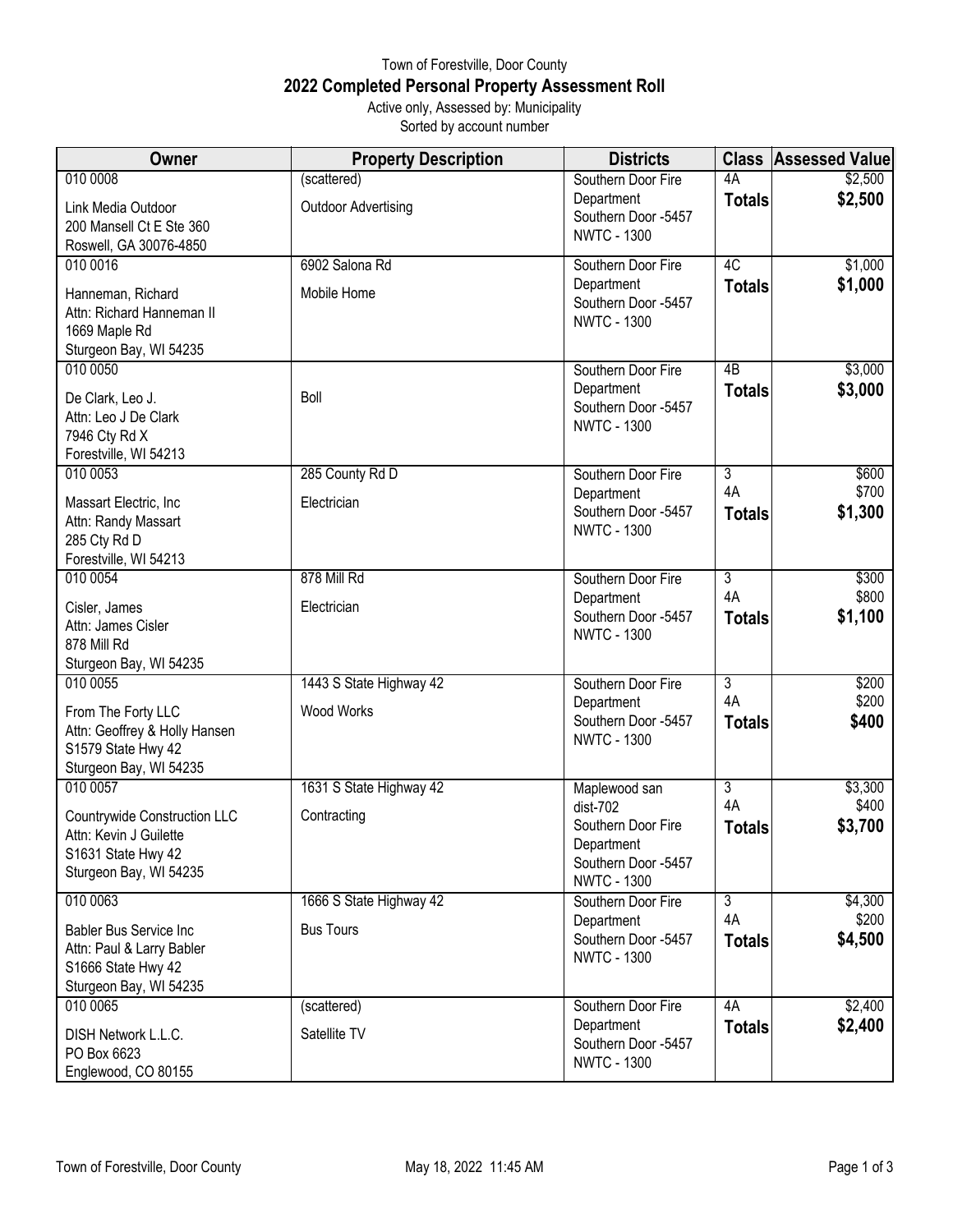| Owner                                                    | <b>Property Description</b>   | <b>Districts</b>                          | <b>Class</b>              | <b>Assessed Value</b> |
|----------------------------------------------------------|-------------------------------|-------------------------------------------|---------------------------|-----------------------|
| 010 0072                                                 | 6456 E Center Rd              | Southern Door Fire                        |                           | \$4,500               |
| Heaven Scent Gardens LLC                                 | Soap, Oils, Etc               | Department<br>Southern Door -5457         | <b>Totals</b>             | \$4,500               |
| Attn: Susan Yunk                                         | <b>DOOMAGE ASSESSMENT</b>     | <b>NWTC - 1300</b>                        |                           |                       |
| 6456 E Center Rd<br>Sturgeon Bay, WI 54235               |                               |                                           |                           |                       |
| 010 0080                                                 | 902 County Rd O               | Southern Door Fire                        | 3                         | \$300                 |
| <b>Timberweed Outdoor Solutions LLC</b>                  | Wood Works                    | Department                                | <b>Totals</b>             | \$300                 |
| Attn: Jeffery & Rene Frisque                             |                               | Southern Door -5457                       |                           |                       |
| 902 County Rd O                                          |                               | <b>NWTC - 1300</b>                        |                           |                       |
| Forestville, WI 54213                                    |                               |                                           |                           |                       |
| 010 0081                                                 | 631 Sleepy Hollow Dr          | Southern Door Fire<br>Department          | 4A<br><b>Totals</b>       | \$100<br>\$100        |
| Steve Sperber Roofing & Painting                         | Roofing/Painting/Wallpapering | Southern Door -5457                       |                           |                       |
| 631 Sleepy Hollow Dr<br>Sturgeon Bay, WI 54235           |                               | <b>NWTC - 1300</b>                        |                           |                       |
| 010 0084                                                 | 7246 Old Elm Rd               | Southern Door Fire                        | 4A                        | \$500                 |
| Krueger, Jason & Marin, Trevor                           | Landscaping                   | Department                                | <b>Totals</b>             | \$500                 |
| d.b.a. Lawn & Landscape Specialists                      |                               | Southern Door -5457                       |                           |                       |
| Attn: Jason Krueger & Trevor Marin                       |                               | <b>NWTC - 1300</b>                        |                           |                       |
| 141 Krueger Ave                                          |                               |                                           |                           |                       |
| Forestville, WI 54213<br>010 0089                        | 6981 Geier Rd                 | Southern Door Fire                        | $\overline{3}$            | \$100                 |
|                                                          |                               | Department                                | 4A                        | \$100                 |
| Waterscape Designs LLC<br>Attn: Paul & Justine Mancheski | Waterscape                    | Southern Door -5457                       | <b>Totals</b>             | \$200                 |
| 6981 Geier Rd                                            | <b>DOOMAGE ASSESSMENT</b>     | <b>NWTC - 1300</b>                        |                           |                       |
| Forestville, WI 54213                                    |                               |                                           |                           |                       |
| 010 0095                                                 | 939 N Carnot Rd               | Southern Door Fire                        | $\overline{3}$            | \$400                 |
| Sorenson, Gary                                           | Auto Repair                   | Department<br>Southern Door -5457         | 4A                        | \$300<br>\$700        |
| d.b.a. Gary's Auto Repair                                |                               | <b>NWTC - 1300</b>                        | <b>Totals</b>             |                       |
| 939 N Carnot Rd<br>Forestville, WI 54213                 |                               |                                           |                           |                       |
| 010 0096                                                 | 6491 County Rd J              | Southern Door Fire                        | $\overline{3}$            | \$100                 |
| Sorenson, Terrance & Antonia                             | Farm Stand                    | Department                                | 4A                        | \$200                 |
| Attn: Terrance & Antonia Sonrenson                       |                               | Southern Door -5457                       | <b>Totals</b>             | \$300                 |
| 6491 Cty Rd J                                            |                               | <b>NWTC - 1300</b>                        |                           |                       |
| Sturgeon Bay, WI 54235                                   |                               |                                           |                           |                       |
| 010 0097                                                 | 6790 Maplewood Rd             | Southern Door Fire                        | $\overline{\overline{3}}$ | \$3,600               |
| Vita' Della' Terra Vineyard LLC                          | Vineyard                      | Department<br>Southern Door -5457         | <b>Totals</b>             | \$3,600               |
| Attn: Jason & Theresa Tlachac<br>6790 Maplewood Rd       | <b>DOOMAGE ASSESSMENT</b>     | <b>NWTC - 1300</b>                        |                           |                       |
| Forestville, WI 54213                                    |                               |                                           |                           |                       |
| 010 0099                                                 | 7035 Geier Rd                 | Southern Door Fire                        | 4 <sub>B</sub>            | \$10,000              |
| Door County Broadband LLC                                | Tower                         | Department                                | <b>Totals</b>             | \$10,000              |
| PO Box 54                                                |                               | Southern Door -5457<br><b>NWTC - 1300</b> |                           |                       |
| 8204 State Highwat 57                                    |                               |                                           |                           |                       |
| Baileys Harbor, WI 54202                                 |                               |                                           |                           |                       |
| 010 0102                                                 | (scattered)                   | Southern Door Fire<br>Department          | 4A<br><b>Totals</b>       | \$4,800<br>\$4,800    |
| Lamar Advertising of Green Bay<br>PO Box 66338           | <b>Billboards</b>             | Southern Door -5457                       |                           |                       |
| Baton Rouge, LA 70896                                    | <b>DOOMAGE ASSESSMENT</b>     | <b>NWTC - 1300</b>                        |                           |                       |